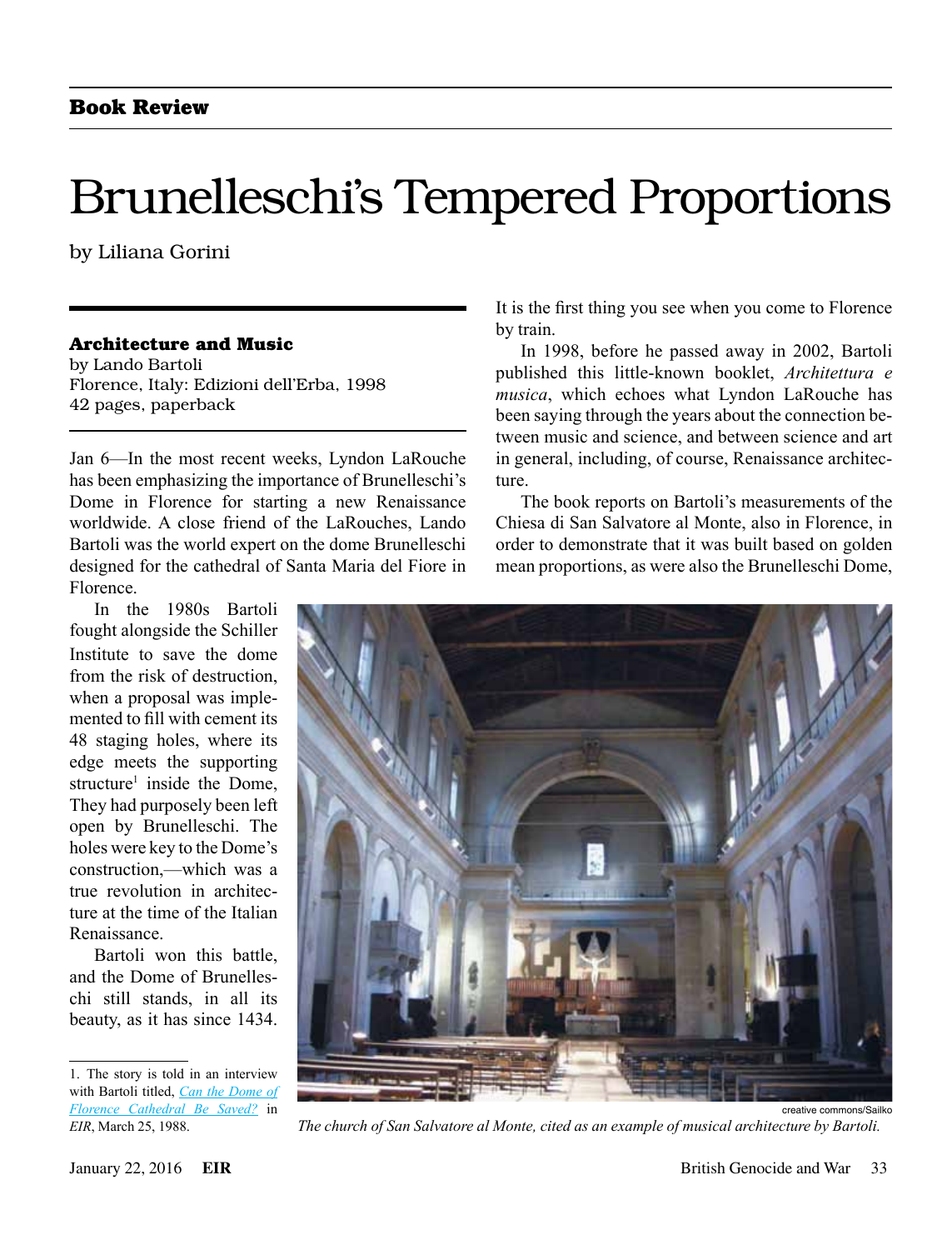the Pazzi Chapel, and many other churches and chapels of the Italian Renaissance. But Bartoli goes beyond the "criteria of proportions" (harmonic, geometric, and arithmetic) used by Antonio del Pollaiolo in building this church, and investigates their connection to musical intervals.

This connection is something emphasized by both Brunelleschi and Leon Battista Alberti, which recalls Leonardo da Vinci's definition of music as the "representation of the invisible." And it is something which is proven by Brunelleschi's Pazzi Chapel, which is able to "sing back" to a singer since it was built on the basis of the same golden mean proportions as the human, trained, *bel canto* voice.

In order to prove that for the case of the San Salvatore al Monte church in Florence, Bartoli built a lattice "using the Florentine unit of length, the braccio" (0.5836 meters) "inserted into reticular grids which represented the octave, fifth, fourth, whole step, unison, etc., in order to have the demonstration of the perfect formulation of the proportional and harmonic plan of Leon Battista Alberti."

Measuring the nave, sanctuary, and other sides of the church, on this basis, Bartoli came to the following conclusion: "Translating these ratios and numbers into musical terms, you can define the first one (14:14) as a unison, the second one  $(1:3)$  as a fifth (analogous to the 2:3 ratio since 1:3 is the octave of 2:3), and the third one (48:54) as a fourth."

Further on in the book he writes: "Nothing could demonstrate better than this, the fact that Renaissance artists did not mean to translate music into architecture, but, in the harmonic intervals of the musical scale, they saw the audible proof of the beauty of the ratios of small whole numbers  $1:2:3:4"$ 

#### **The Harmony of Bach**

Discussing this matter with an Italian cellist and composer, Pietro Grossi, Bartoli got confirmation of this music-architecture link from the work of the most important Classical composers, including J.S. Bach, "who used to create his musical compositions using reverse motion, mirror fugues and the reverse of the mirrored." This statement reminded me of discussions we

### *The book that will unleash a musical revolution—*



from the Classical musical literature to show how the natural registration of each species of singing voice, along with natural tuning, is the composer's indispensable "raw material" for the rigorous creation of poetic ironies without which no work of art can rightly be called "Classical."  $\$50$  Order online at:

store.larouchepub.com